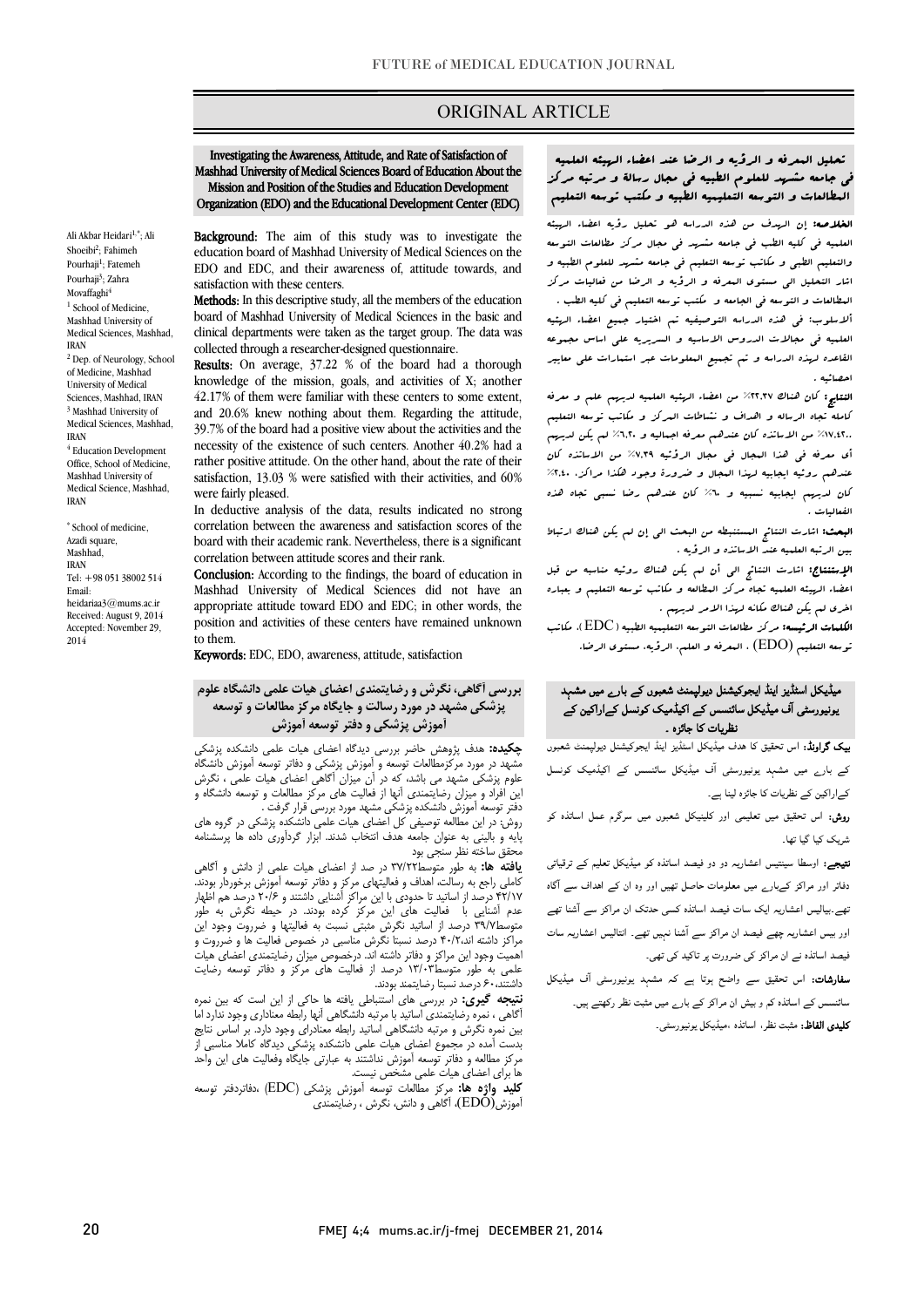### INTRODUCTION

The dramatic transformations in technology and medical sciences, in the past 3 decades, have underlined the need for change and evolution, and led to the formation of EDC in order to promote both the quality and quantity of educational services on the national and academic level(1). EDCs and their related centers have been founded in order to establish a relationship between research issues and innovative methods of education with clinical skills; plus, they aim to help promote physicians' educational competence as professional professors and lecturers (2). In our country, the necessity of establishing EDOs became transparent after the creation of medical sciences in the ministry of Higher Education, and later on, their integration into the former ministry of Health, and the current one, because the number of universities and medical faculties gradually increased to compensate for the shortage of human, medical, and paramedical resources according to the social needs, which ended in a decline in the quality of education. In order to prevent such danger, the EDCs and EDOs were founded like similar centers in other credible universities abroad (3). The EDCs have focused on providing their expert and professional services in target areas, namely the educational system input such as students, board of education, the educational process and learning which are inseparable essential parts of medical education, and the output which is the graduates; these services have developed in the following five areas:

 Research in teaching, formulating and implementing research plans on education and guiding the research process, which is the main center of EDC activities.

 Teacher training in order to achieve better educational methods and develop the teaching and learning process.

 Formulating and reviewing educational syllabus (curriculum planning)

 Evaluating the educational curricula, instructors, staff, and system to identify the current trend of education in various departments, plan an optimal trend, and improve the development of a more efficient educational technology through holding workshops and exchanging ideas on new methods of education (4).

It is inevitable to understand and recognize the significance of EDC activities, and to come to a unanimous agreement on their operational fields to achieve the aims of development. Therefore, the participation of instructors

 and board of education as key figures in the process of education is indispensible, since the promotion of educational process, evaluation, and educating the human resources quality can be realized through the attempts of administrating EDOs to increase their executive power (5). Gaff (1987) proposed the formation of counseling committees and councils with the board of education (6). Accordingly, in order to promote the educational quality, to implement the ordinance of the  $15<sup>th</sup>$  meeting of the state council of education development by the ministry of Health for creating an EDC under the supervision of university rectors, the plan to form such centers was proposed (7). University of Medical Sciences EDC activities from the standpoint of ED, based on the mission and aims of EDCs, i.e. participation, dynamism and accountability of physician- instructors. professors. In addition to supporting democratic ways in develop a more dynamic atmosphere in universities, and to This study was designed to investigate the Mashhad

#### METHODS

 This descriptive, cross-sectional study was performed in the educational development department of Mashhad University of Medical Sciences, the whole board of which included 400 have been able to take part in the study, all the members were taken as the available sample. The data collection was performed through a researcher-designed questionnaire, which contained 16 items along with the underlying education awareness (4), attitude (4), and satisfaction (8) with EDC. Afterwards, the validity and reliability of the questionnaire was tested; its validity was proved through content validity, based on experts' comments whereas its Three alternatives were defined for each item (namely "not at all, relatively, and completely"), and based on the percentage of the people who picked each alternative, the rate of awareness, attitude, and satisfaction were measured. of the clinical and basic departments so as to be given to and filled by the board of education. From among them, 50 questionnaires were submitted. The collected data was analyzed, using SPSS 11.5, and both descriptive (the deviation) and inferential statistics (ANOVA and Chi-Square). members. Due to the fact that all these instructors might not variables; these items were related to assessing board of reliability was reported 85% through Cronbach's Alpha. Then, the questionnaire was sent to all the educational staff percentage of frequency, the average, the standard

| Table 1. The percentage of frequency of each of the items on board of education awareness of EDC and EDO |                                                                      |             |       |                          |
|----------------------------------------------------------------------------------------------------------|----------------------------------------------------------------------|-------------|-------|--------------------------|
|                                                                                                          | Words                                                                | not at all% |       | relatively% completely % |
| Awareness and<br>familiarity                                                                             | The definitions of EDO and EDC                                       | 3.9         | 27.5  | 68.5                     |
|                                                                                                          | The goals and missions of EDO and EDC                                | 11.8        | 58.8  | 29.4                     |
|                                                                                                          | The structure of EDO and EDC                                         | 21.6        | 51    | 27.5                     |
|                                                                                                          | The organizational and structural differences between EDO<br>and EDC | 45.1        | 314   | 23.5                     |
| The total percentage of Awareness                                                                        |                                                                      | 20.6        | 42.17 | 37.22                    |

j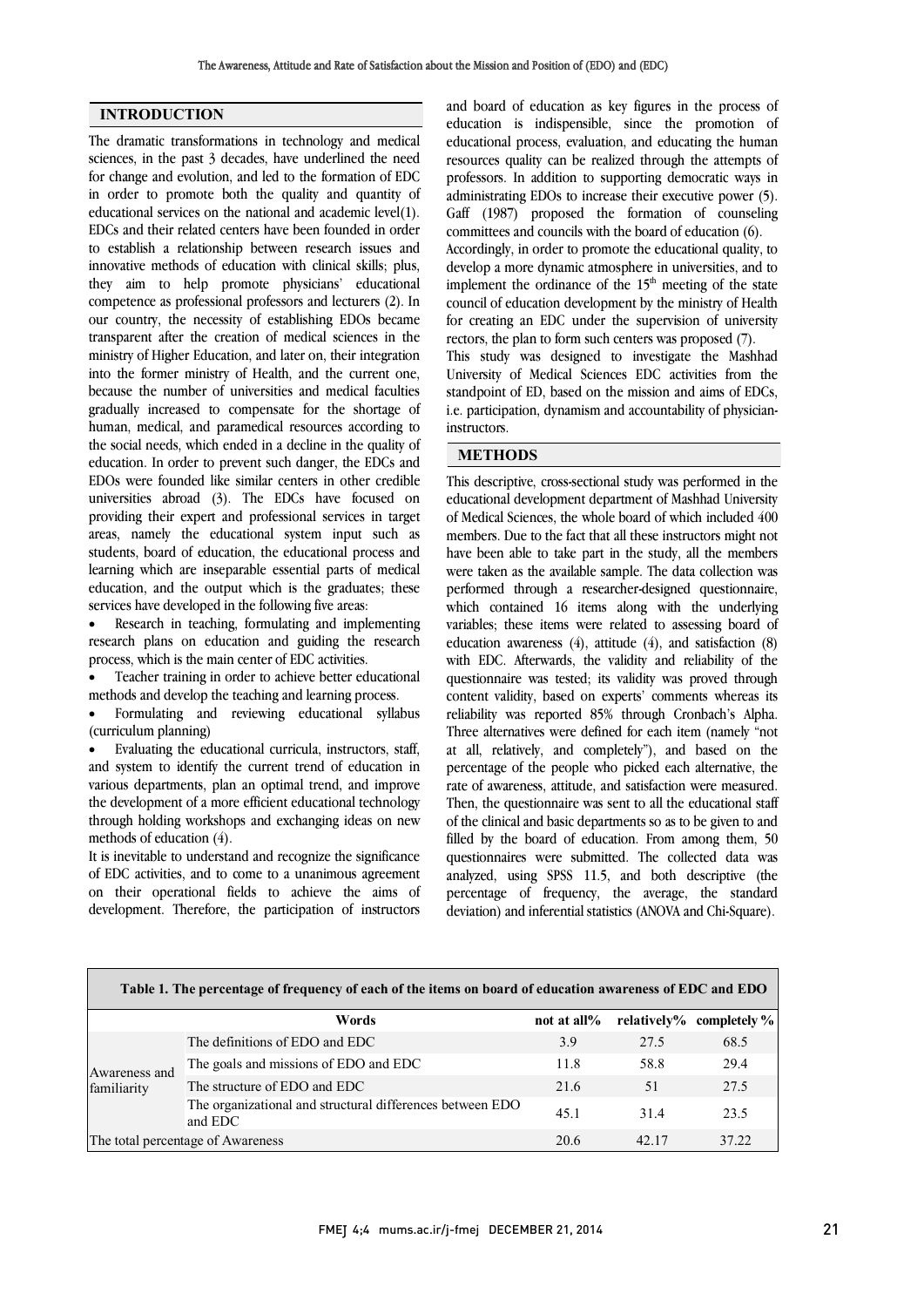$\overline{a}$ ֦

### **RESULTS**

 With respect to the descriptive analysis, results indicated  $\alpha$ aware of the functions and activities of EDC, 42.17% were familiar with them to some extent, and 20.6% were not that, on average, 37.22% of the board of education was fully familiar with them at all (see table 1.).

 Regarding attitude, 39.7% of the professors had a positive attitude to the activities and necessity of these centers; 17.65% did not have a favorable attitude (see table 2). another 40.2% a relatively positive attitude; and only

 Regarding the rate of satisfaction, on average, 13.03% of the professors were pleased with the activities of these centers; another 60% were relatively pleased; and only 23.53% were not pleased at all (see table 3)

 Results indicated that there was no significant correlation between awareness scores of education board and their academic rank; moreover, ANOVA indicated no significant difference between their awareness scores and academic rank ( $p > 0.05$ ).

 However, findings depicted a significant correlation between attitude scores of education board and their academic rank; moreover, the analysis of results through attitude scores and academic rank, so that the higher their ANOVA indicated a significant difference between their rank was, the higher score they got  $(p=0.04)$ 

 Finally, the results represented no significant correlation between satisfaction scores of education board and their academic rank  $(p>0.05)$ .

 The chi-square test revealed a significant correlation  $(p=0.04)$ , awareness and years of teaching experience  $(p=0.02)$ , and eventually between attitude and years of teaching experience (p=0.01). In other words, the instructors with a longer teaching experience got higher between satisfaction and years of teaching experience scores in awareness, attitude, and satisfaction.

 Throughout the analysis, it became transparent that there was no significant difference between educational departments and awareness scores; moreover, ANOVA results indicated no such difference  $(p>0.05)$ .

The analysis of educational departments and attitude and satisfaction scores revealed similar results through ANOVA  $(p>0.05)$ .

٦

### DISCUSSION

 According to the collected data, the rate of the education board's full awareness of EDC and EDO was 37.2%, the percentage of completely positive attitude 39.6%, and the rate of satisfaction 13.3%. These figures may indicate that introducing the center and its position to the education board; and later, take steps to change the rate of their the EDC and EDO should, at first, follow a policy based on

| Table 2. The percentage of frequency of each of the items on board of education attitude to EDC and EDO |                                                                                    |                |      |                          |
|---------------------------------------------------------------------------------------------------------|------------------------------------------------------------------------------------|----------------|------|--------------------------|
|                                                                                                         | Words                                                                              | not at all%    |      | relatively% completely % |
| Attitude                                                                                                | The necessity for the presence of EDO and EDC structures<br>to promote and develop | 17.6           | 25.5 | 56.9                     |
|                                                                                                         | The role of EDO and EDC in improving the quality and<br>efficiency                 | 23.5           | 39.2 | 35.30                    |
|                                                                                                         | The acceptance of cooperation with EDO and EDC in an<br>area                       | $\mathfrak{D}$ | 373  | 58.8                     |
|                                                                                                         | With EDO and EDC playing a more active role in<br>educational departments          | 27.5           | 58.8 | 7.8                      |
| The total percentage of attitude                                                                        |                                                                                    | 17.65          | 40.2 | 39.7                     |

| Table 3. The percentage of frequency of each of the items on board of education satisfaction with EDC and EDO |                                                                                   |                |             |                |
|---------------------------------------------------------------------------------------------------------------|-----------------------------------------------------------------------------------|----------------|-------------|----------------|
|                                                                                                               | Words                                                                             | not at all%    | relatively% | completely %   |
| <b>Satisfaction</b><br>with EDC and<br><b>EDO</b> activities                                                  | Curriculum design and review for each department                                  | 31.4           | 58.8        | 9.5            |
|                                                                                                               | Promoting the capabilities of education board                                     | 15.7           | 72.5        | 9.8            |
|                                                                                                               | Implementing new educational and evaluation methods                               | 11.8           | 66.7        | 19.6           |
|                                                                                                               | Improving the EB assessment quality and processes                                 | 35.3           | 58.8        | 2              |
|                                                                                                               | Improving the learners' assessment processes and analysis<br>of results           | 19.6           | 72.2        | 3.9            |
|                                                                                                               | Approval and implementation of qualitative and<br>quantitative research proposals | 33.3           | 60.8        | $\mathfrak{D}$ |
|                                                                                                               | Practical transformation of teaching and learning in each<br>group                | 39.2           | 49          | 8.2            |
|                                                                                                               | Localization of clinical conditions                                               | $\mathfrak{D}$ | 41.2        | 52.9           |
| The total percentage of satisfaction                                                                          |                                                                                   | 23.53          | 60          | 13.03          |